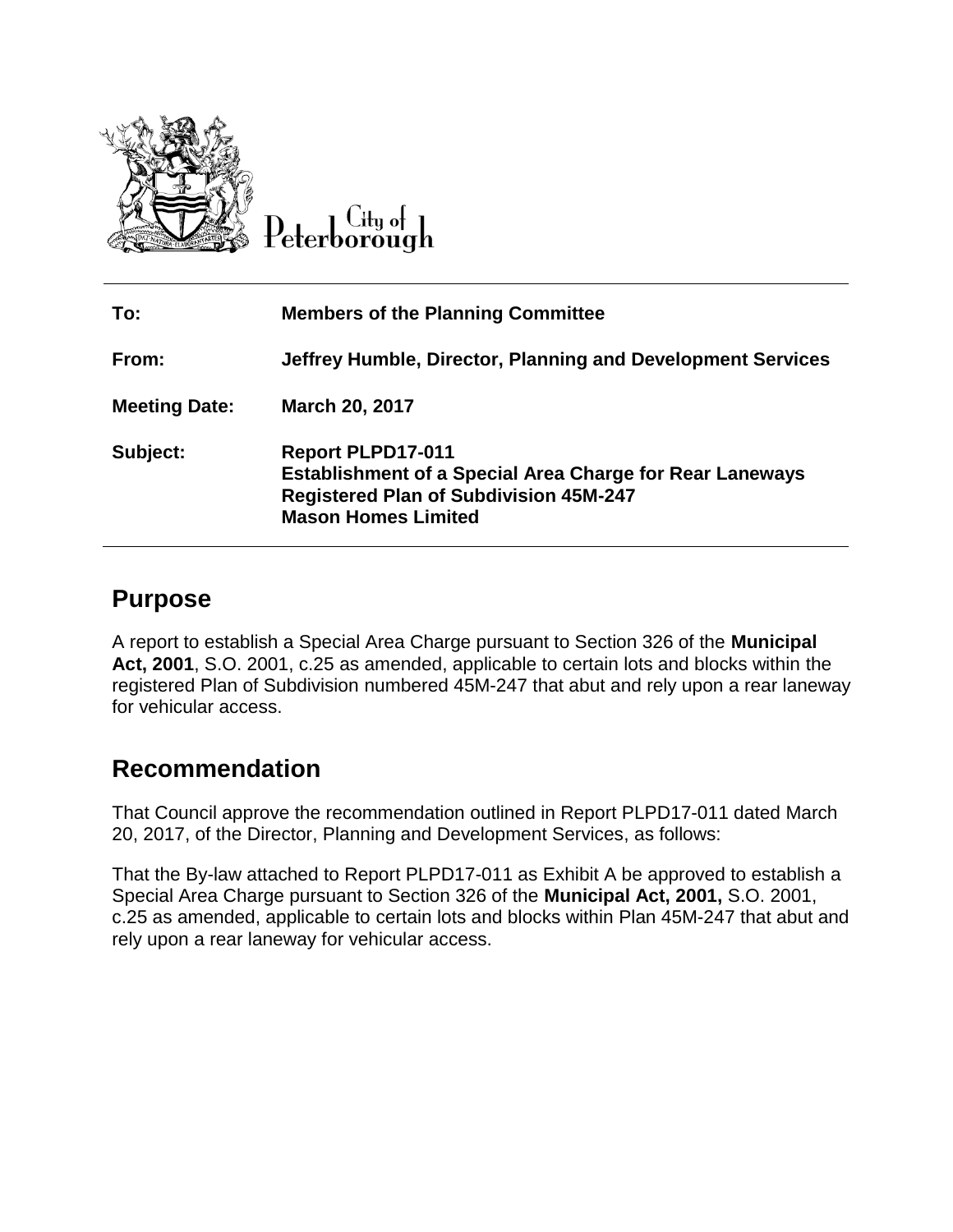# **Budget and Financial Implications**

As illustrated in Exhibit B attached hereto, Plan 45M-247 contains 16 single detached lots and 22 blocks (56 townhomes and 24 semi-detached units) that abut and rely upon rear lanes. Approval of this report's recommendations will establish an annual Special Area Charge of \$108.52 (2017 value) to be added as a separate line onto the property tax bill of each dwelling upon occupation. Based on the 2017 rate, an estimated total of \$10,420 would be collected if all houses were occupied. If the first year of occupancy is for a portion of the year, the Special Area Charge will be prorated accordingly.

The funds will be collected and placed into the existing Special Area Charge – Laneways Reserve to pay for the additional service associated with the ongoing maintenance and eventual reconstruction of the abutting lanes.

# **Background**

On March 14, 2011, Council adopted General Engineering Standards for Subdivision Design (Report USEC11-003) and granted Draft Plan Approval to Plan of Subdivision 15T-10507 for Mason Homes Limited (Report PLPD11-013). The subdivision, marketed by Mason Homes as Parklands, is located between Chemong Road and Hilliard Street, (north of Milroy Drive) and features a number of alternative engineering design standards including rear laneways for which the General Engineering Standards are intended to address. Draft Plan of Subdivision 15T-10507 represents the second phase of the Parklands community, with the first phase of 96 homes already built along Bowen Drive, off of Franklin Street and Hilliard Street.

As part of the General Engineering Standards for Subdivision Design, provision is made to enable the City to establish a special area charge for properties abutting rear laneways that are to be owned and maintained by the City to reflect the enhanced level of municipal service that such laneways will require. Additionally, the Standards enable the Director of Utility Services to require, as a condition of development approval, developers to pay upfront maintenance costs associated with any rear laneways included in their developments.

As noted in Report USEC11-003, rear lanes can duplicate City infrastructure and increase the City's operation, maintenance, reconstruction and street lighting costs. Additional City costs associated with rear lanes include snow removal instead of snow ploughing, increased frequency of replanting trees, and increased costs for emergency or reconstruction efforts within the lane due to close proximity of private structures (i.e. garages) to the public infrastructure with roof overhangs only inches away from the public right-of-way. Unless a rear lane is managed by a condominium board that is responsible for the ongoing maintenance and reconstruction of the infrastructure, Report USEC11- 003 indicates that rear lanes should be under the jurisdiction of the City and financial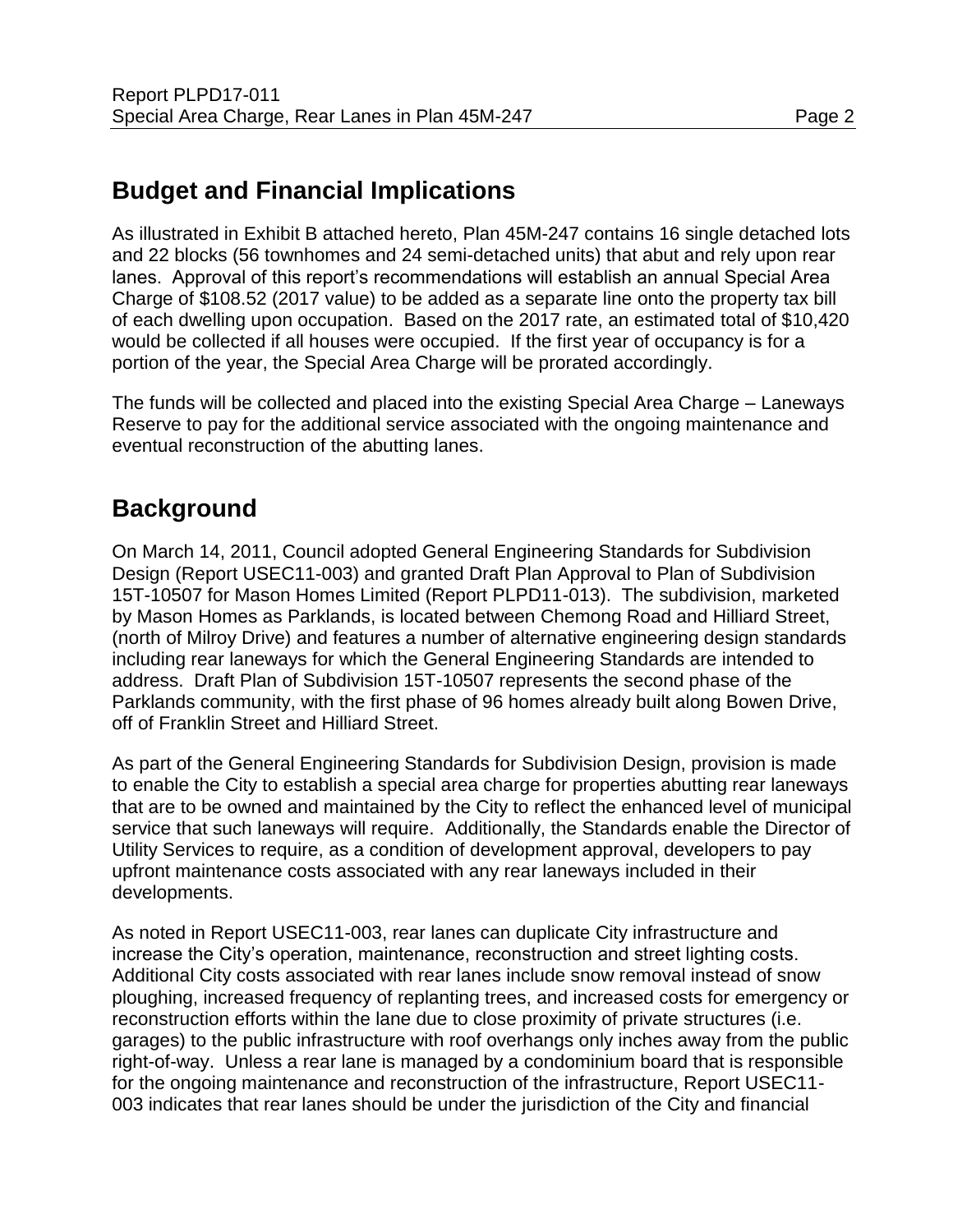assistance should be provided by the Developer to offset the increased costs to the general taxpayer.

In consideration of the General Engineering Standards for Subdivision Design, the conditions of Draft Plan Approval imposed by Council for Plan of Subdivision 15T-10507 required the following:

46. That the owner acknowledge in the Subdivision Agreement that the City may implement a Special Area Charge for properties within the plan abutting rear laneways pursuant to Section 326 of the *Municipal Act, 2001* to reflect the enhanced level of municipal services that may be provided to those properties. The amount of the Special Area Charge will be established prior to Final Approval of any first phase of development. The owner shall provide notice of the Special Area Charge in all Agreements of Purchase and Sale.

In 2013, Council passed By-law 13-096 to establish a Special Area Charge for those lots in the first phase of the Parklands subdivision, Plan 45M-238, that abut and rely upon rear lanes. The charge, which is added to the annual municipal property tax bill for affected lots, is subject to an annual adjustment following the general property tax levy increase.

The Special Area Charge, which was valued at \$96.52 per dwelling in 2013, is now valued at \$108.52 per dwelling. The original value was calculated by Utility Services based on an estimate of the annual per-metre cost of maintaining the laneways within the overall plan of subdivision. All funds collected pursuant to the Special Area Charge are placed in a reserve account that is devoted exclusively to rear lanes. Any use of funds from the Special Area Charge reserve account needs to be approved by way of an item in the annual Operating Budget for ongoing laneway maintenance activities in this subdivision or as an item in the Capital Budget for reconstruction work.

Presently, construction has started on a number of laneway-based homes within Plan 45M-247 and the City will be responsible for winter maintenance on the lanes once interim acceptance is granted pursuant to the subdivision agreement between the City and Mason Homes. Accordingly, the City will soon be incurring additional costs associated with the ongoing maintenance of the lanes.

Section 326 of the *Municipal Act*, enables the City to pass a by-law to, among other things, identify a special service, identify the area to receive a special service that will not be received elsewhere in the community, and to establish a Special Area Charge to pay for that service. The By-law attached hereto as Exhibit A has been structured to address these parameters. It should be noted that as future phases of Plan of Subdivision 15T-10507 are registered (see Exhibit C), additional by-laws will be required to establish the Special Area Charge on a phase by phase basis. Notwithstanding that additional phases of the Parklands community will be serviced with rear lanes and will therefore require the Special Area Charge, subsection 326(3) of the *Municipal Act* prohibits the City from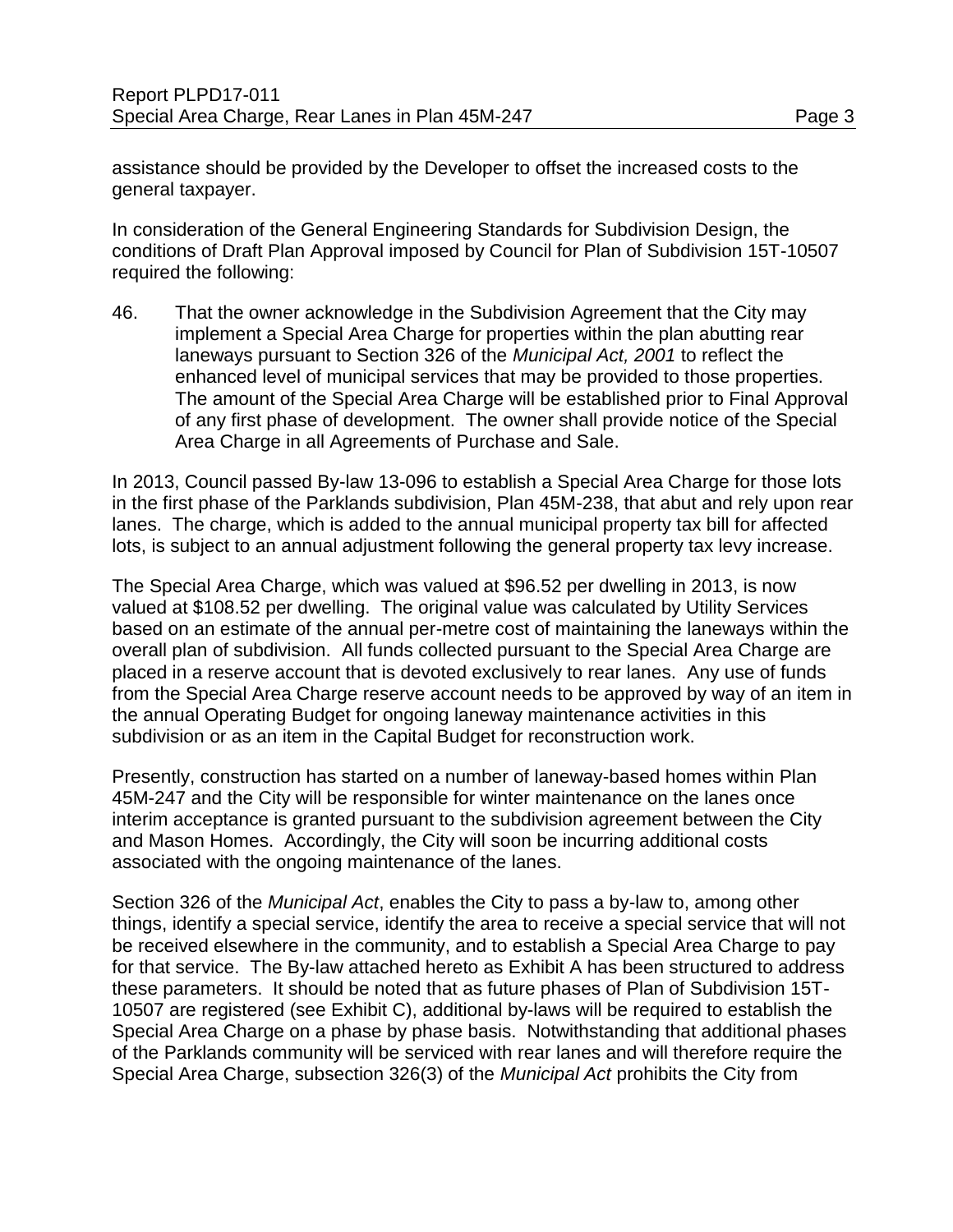establishing a Special Area Charge in areas where the special service is currently not being received.

Submitted by,

Jeffrey Humble Director, Planning and Development Services

#### **Contact Names:**

Ken Hetherington Manager, Planning Division Phone: 705-742-7777, Ext. 1781 Toll Free: 1-855-738-3755 Fax: 705-742-5218 E-mail: khetherington@peterborough.ca

Brad Appleby, Planner Subdivision Control and Special Projects Phone: 705-742-7777, Extension 1886 Toll Free: 1-855-738-3755 Fax: 705-742-5218 E-mail: bappleby@peterborough.ca

#### **Attachments:**

- Exhibit A Draft By-law to Assess Special Area Charges to Certain Lands within Plan 45M-247
- Exhibit B Registered Plan of Subdivision 45M-247
- Exhibit C Draft Plan of Subdivision 15T-10507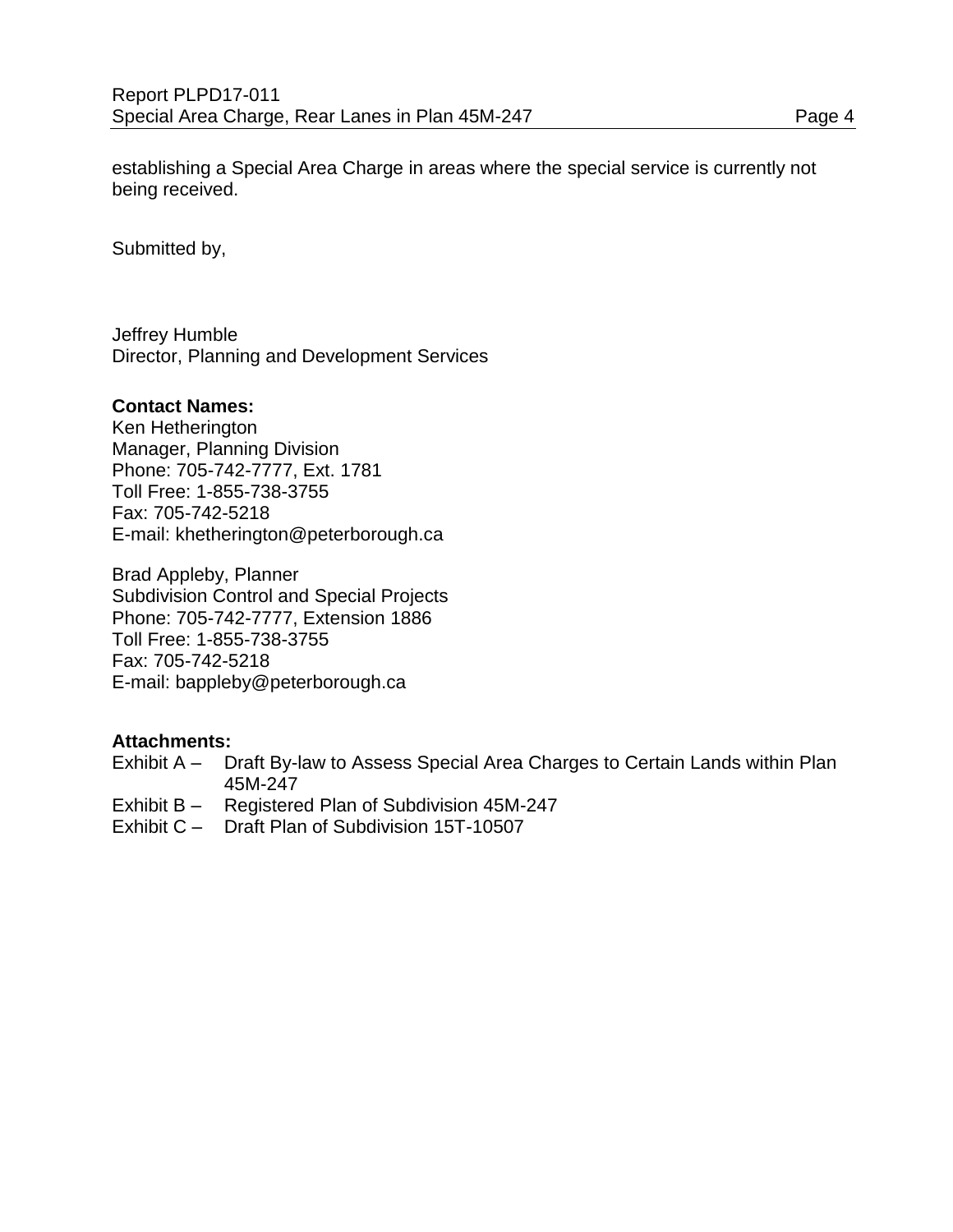Exhibit A – Draft By-law, Page 1 of 2



## **The Corporation of the City of Peterborough**

### **By-Law Number 17-**

Being a By-law to Assess Special Area Charges to Certain Lands within Draft Plan of Subdivision 15T-10507 (Phase 2, Stage 2, Registered Plan 45M-247)

**Whereas** Section 326 of the *Municipal Act*, *2001,* S.O. 2001, c.25, as amended, provides that a local municipality may by by-law identify a special service and designate an area of the municipality in which the residents and property owners receive or will receive additional benefit from that special service that is not received or will not be received in other areas of the municipality;

**And Whereas** the Council for the Corporation of the City of Peterborough has granted Draft Plan Approval to Draft Plan of Subdivision 15T-10507 subject to a condition requiring the Subdivider to acknowledge that the City may implement a Special Area Charge pursuant to Section 326 of the *Municipal Act*, *2001*, S.O. 2001, c.25, as amended for properties within the plan that abut and rely upon rear laneways in order to reflect the enhanced level of municipal services that will be provided to those properties;

**And Whereas** By-law 13-096 established a Special Area Charge for the first stage of Draft Plan of Subdivision 15T-10507 (Registered Plan 45M-238) that was valued at \$96.52 in 2013, and is subject to an annual adjustment following the general tax levy increase, that will be added to the annual property tax bill for those properties within the plan that abut and rely upon rear laneways;

**And Whereas** the registered subdivision agreement (Instrument No. PE257264) for the second stage of Draft Plan of Subdivision 15T-10507 (Registered Plan 45M-247) requires the Subdivider to provide notice of the amount of the Special Area Charge in all Agreements of Purchase and Sale for those properties within the plan that abut and rely upon rear laneways;

**And Whereas** the properties that abut and rely upon rear laneways and are subject to the Special Area Charge within Registered Plan 45M-247 are Lots 12 to 27 inclusive and Blocks 39 to 60 inclusive.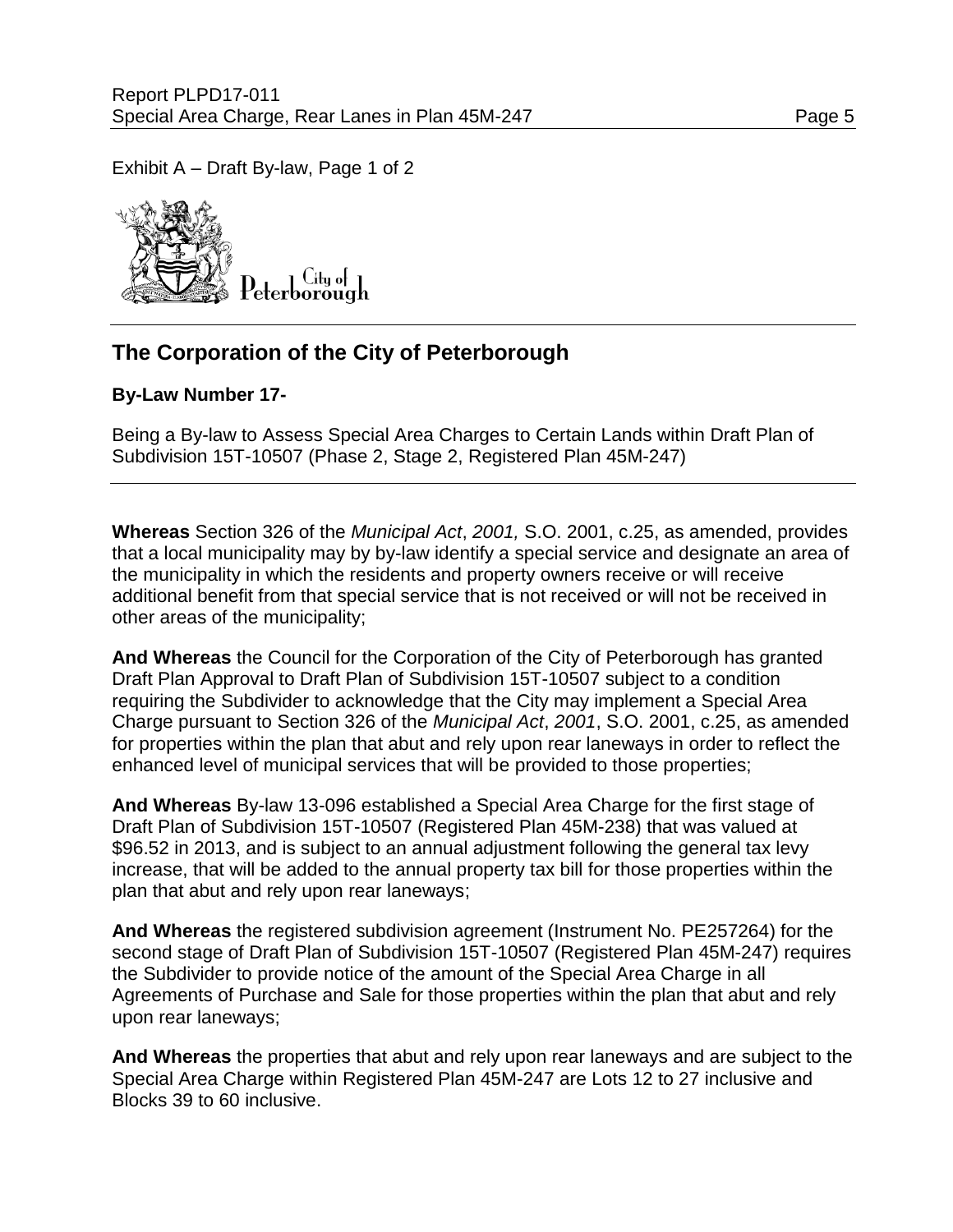Exhibit A – Draft By-law, Page 2 of 2

**Now Therefore**, The Corporation of the City of Peterborough by the Council thereof hereby enacts as follows:

- 1. Pursuant to Section 326.(1)(a) of the *Municipal A*ct, 2001, S.O. 2001, c.25, as amended, the ongoing Public ownership and maintenance of rear laneways is hereby deemed to be a Special Service.
- 2. Pursuant to Section 326.(1)(c) of the *Municipal Act, 2001*, S.O. 2001, c.25, as amended, residential lots and blocks within Registered Plan 45M-247 that abut and rely upon rear laneways are hereby designated as an area of the municipality in which the residents and property owners receive or will receive an additional benefit from the Special Service that is not received or will not be received in other areas of the municipality;
- 3. The City of Peterborough will add an annual charge to the 2017 property tax bill of designated residential lots and blocks for the 2017 taxation year at a rate of \$108.52.
- 4. The City of Peterborough will add the applicable annual charge to the tax bill of designated residential lots for subsequent years subject to an annual adjustment following the general property tax levy increase.

By-law read a first, second and third time this 3rd day of April, 2017.

Daryl Bennett, Mayor

John Kennedy, City Clerk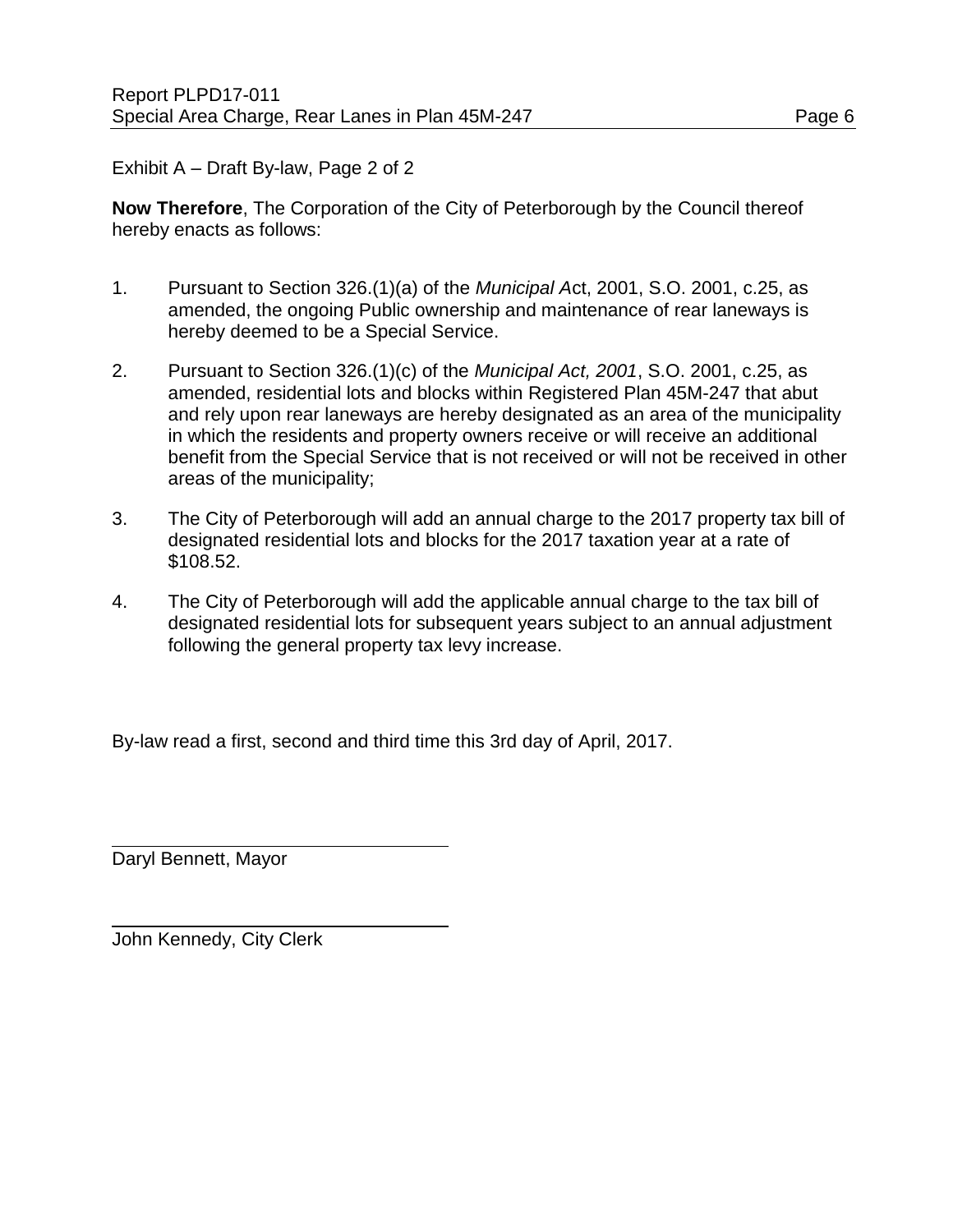